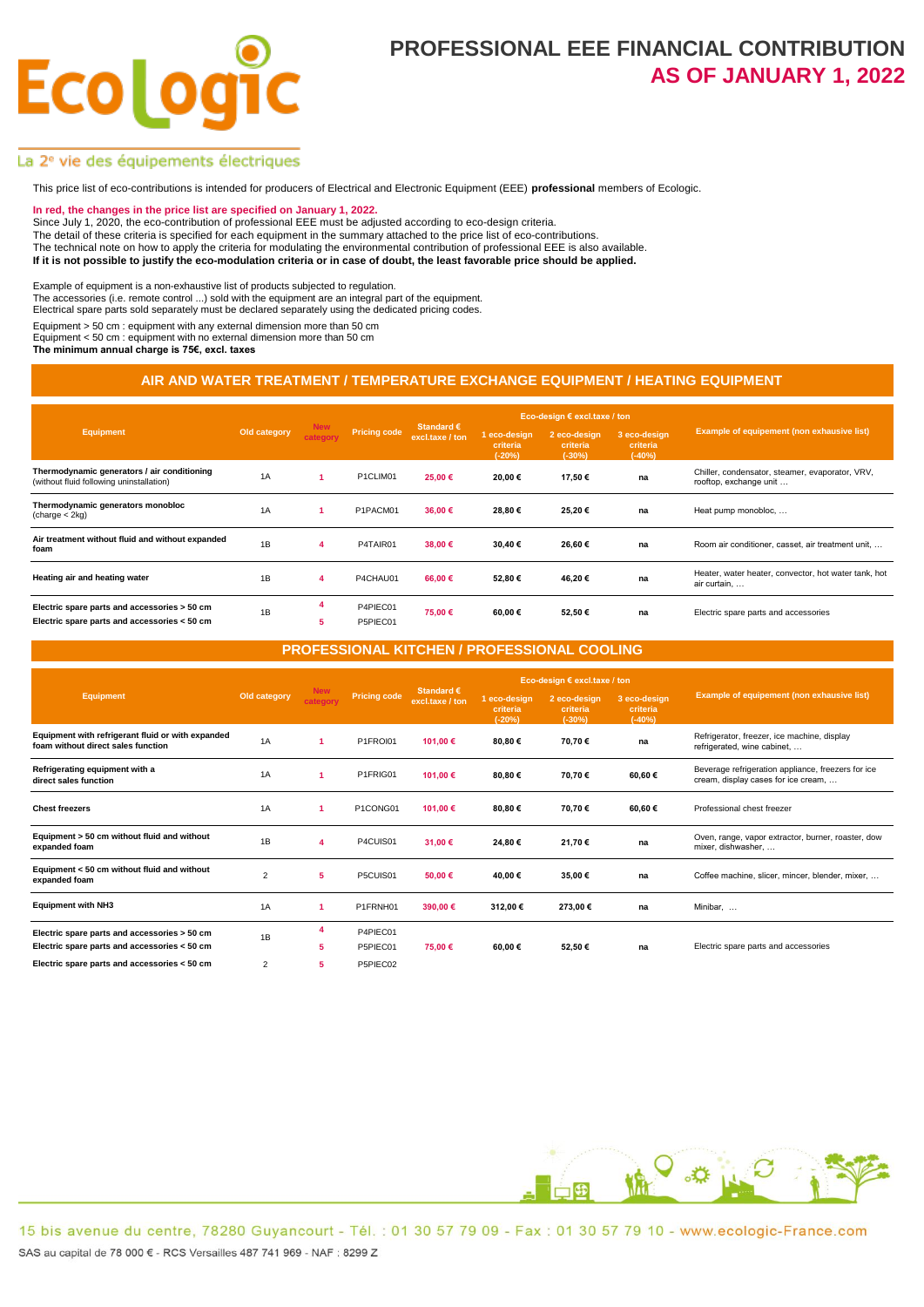# **Ecologi** ÍC

### **PROFESSIONAL EEE FINANCIAL CONTRIBUTION AS OF JANUARY 1, 2022**

La 2<sup>e</sup> vie des équipements électriques

#### **WASHING MACHINES / CLEANING MACHINES**

|                                                                                                                                                    | Old category   | <b>New</b><br>category | <b>Pricing code</b>  |                                        |                                      | Eco-design $\epsilon$ excl.taxe / ton |                                      |                                                              |
|----------------------------------------------------------------------------------------------------------------------------------------------------|----------------|------------------------|----------------------|----------------------------------------|--------------------------------------|---------------------------------------|--------------------------------------|--------------------------------------------------------------|
| <b>Equipment</b>                                                                                                                                   |                |                        |                      | Standard $\epsilon$<br>excl.taxe / ton | 1 eco-design<br>criteria<br>$(-20%)$ | 2 eco-design<br>criteria<br>$(-30%)$  | 3 eco-design<br>criteria<br>$(-40%)$ | Example of equipement (non exhausive list)                   |
| Washing machines with fluid<br>Washing machines without fluid                                                                                      | 1A<br>1B       | 4                      | P1LAVP01<br>P4LAVS01 | 53,00 €                                | 42.40€                               | 37.10€                                | na                                   | Dryer with heat pump,<br>Washing machine, laundry equipment, |
| Cleaning equipment > 50 cm<br>Cleaning equipment < 50 cm                                                                                           | $\overline{2}$ | 4<br>5                 | P4NETT01<br>P5NETT01 | 69,00 €                                | 55,20€                               | 48,30€                                | na                                   | Vacuum cleaner, iron, sweeper,                               |
| Electric spare parts and accessories for washing<br>machines $> 50$ cm<br>Electric spare parts and accessories for washing<br>machines $< 50$ cm   | 1B             | 4<br>5                 | P4PIEC01<br>P5PIEC01 | 75,00 €                                | 60,00 €                              | 52,50€                                | na                                   | Electric spare parts and accessories                         |
| Electric spare parts and accessories for cleaning<br>machines $> 50$ cm<br>Electric spare parts and accessories for cleaning<br>machines $< 50$ cm | $\overline{2}$ | 4<br>5.                | P4PIEC02<br>P5PIEC02 | 75,00 €                                | 60,00 €                              | 52,50€                                | na                                   |                                                              |

### **HYGIENE, BEAUTY, CARE AND OTHER EQUIPMENT CHR**

| Equipment                                                                                                                | Old category   | <b>New</b><br>category | <b>Pricing code</b>  |                                        |                                      | Eco-design $\epsilon$ excl.taxe / ton |                                      |                                                                                                                                    |
|--------------------------------------------------------------------------------------------------------------------------|----------------|------------------------|----------------------|----------------------------------------|--------------------------------------|---------------------------------------|--------------------------------------|------------------------------------------------------------------------------------------------------------------------------------|
|                                                                                                                          |                |                        |                      | Standard $\epsilon$<br>excl.taxe / ton | 1 eco-desian<br>criteria<br>$(-20%)$ | 2 eco-design<br>criteria<br>$(-30%)$  | 3 eco-design<br>criteria<br>$(-40%)$ | <b>Example of equipement (non exhausive list)</b>                                                                                  |
| Hygiene, beauty, care and other CHR equipment<br>$> 50$ cm<br>Hygiene, beauty, care and other CHR equipment<br>$< 50$ cm | $\overline{2}$ |                        | P4HYBS01<br>P5HYBS01 | 63,00 €                                | 50,40€                               | 44,10 €                               | na                                   | Equipment for hair dressing, body care, hair dryer,<br>hands dryer, massage equipment, fragrance<br>diffuser, other equipment CHR, |
| Electric spare parts and accessories > 50 cm<br>Electric spare parts and accessories < 50 cm                             | $\sim$         | 5                      | P4PIEC02<br>P5PIEC02 | 75.00 €                                | 60.00€                               | 52.50€                                | na                                   | Electric spare parts and accessories                                                                                               |

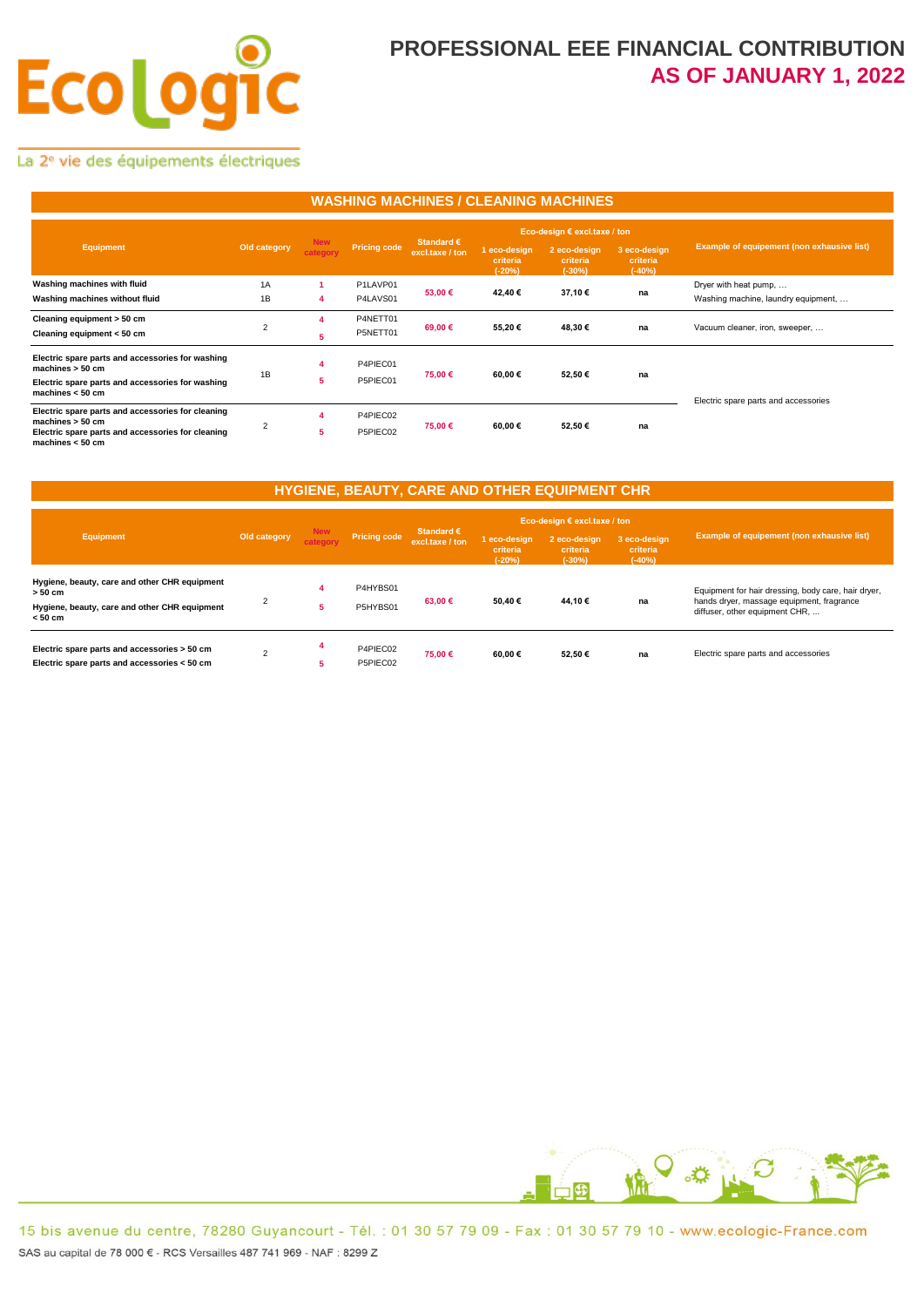# **Ecologi** ÍC

### **PROFESSIONAL EEE FINANCIAL CONTRIBUTION AS OF JANUARY 1, 2022**

La 2<sup>e</sup> vie des équipements électriques

| IT AND INFRASTRUCTURE EQUIPMENT / TELECOMMUNICATION EQUIPMENT / PRINTING EQUIPMENT                                               |              |                        |                      |                                        |                                      |                                      |                                      |                                                                                                                                            |  |  |
|----------------------------------------------------------------------------------------------------------------------------------|--------------|------------------------|----------------------|----------------------------------------|--------------------------------------|--------------------------------------|--------------------------------------|--------------------------------------------------------------------------------------------------------------------------------------------|--|--|
|                                                                                                                                  |              | <b>New</b><br>category | <b>Pricing code</b>  |                                        | Eco-design € excl.taxe / ton         |                                      |                                      |                                                                                                                                            |  |  |
| <b>Equipment</b>                                                                                                                 | Old category |                        |                      | Standard $\epsilon$<br>excl.taxe / ton | 1 eco-design<br>criteria<br>$(-20%)$ | 2 eco-design<br>criteria<br>$(-30%)$ | 3 eco-design<br>criteria<br>$(-40%)$ | Example of equipement (non exhausive list)                                                                                                 |  |  |
| <b>Monitors</b>                                                                                                                  | 3A           | $\overline{2}$         | P2MONI01             | 131,00 €                               | 104,80€                              | 91,70€                               | 78,60€                               | Professional monitor with a screen > 100cm <sup>2</sup>                                                                                    |  |  |
| Digital terminals with a screen > 100 cm <sup>2</sup>                                                                            | 3A           | $\overline{2}$         | P2TERM01             | 63,00 €                                | 50,40€                               | 44,10€                               | na                                   | Electronic cash register with screen, strengthened<br>tablets,                                                                             |  |  |
| Printing equipment A3 or larger than A3                                                                                          | 3B           | 4                      | P4PRGF01             | 55,00 €                                | 44,00 €                              | 38,50€                               | 33,00€                               | Printer A3 monofunction > 15kg, device A3<br>multifunction > 20kg, photocopier A3,                                                         |  |  |
| Printing equipment A4 > 50 cm<br>Printing equipment A4 < 50 cm                                                                   | 3B           | 4<br>6                 | P4PRPF01<br>P6PRPF01 | 61.00€                                 | 48.80€                               | 42.70€                               | 36.60€                               | Printer A4 monofunction > 15kg, device A4<br>multifunction > 20kg, photocopier, dot matrix printer<br>or thermal printer,                  |  |  |
| Servers > 50 cm<br>Servers < 50 cm                                                                                               | 3B           | 4<br>6                 | P4SERV01<br>P6SERV01 | 21,00 €                                | 16,80€                               | 14,70€                               | na                                   | Server, workstation, PABX, IPBX, NAS, SAN,                                                                                                 |  |  |
| Network and infrastructure equipment > 50 cm<br>Network and infrastructure equipment < 50 cm                                     | 3B           | 4<br>6                 | P4INFR01<br>P6INFR01 | 44,00 €                                | 35,20€                               | 30,80€                               | na                                   | Switch, router, firewall, CPL, wifi, network cable,<br>electronic card, active cabinet, computer bay,<br>computer inverter,                |  |  |
| Other TIC* and Electric spare parts and<br>accessories > 50 cm<br>Other TIC* and Electric spare parts and<br>accessories < 50 cm | 3B           | 4<br>6                 | P4PIEC03<br>P6PIEC03 | 63.00€                                 | 50.40€                               | 44.10€                               | na                                   | Antenna, other equipment that transmits sound,<br>images or other information by telecommunication<br>Electric spare parts and accessories |  |  |

| <b>Equipment</b>        | Weight in kg Old category |    | <b>New</b><br>category | <b>Pricing code</b> | <b>Contribution</b><br>$E$ HT / unit | Eco-design                                        | Example of equipment (non exhaustive list) |
|-------------------------|---------------------------|----|------------------------|---------------------|--------------------------------------|---------------------------------------------------|--------------------------------------------|
|                         | 0 à 0,05                  |    |                        | P5CART01            | 0,011€                               | Equipment not concerned<br>by eco-design criteria | Inkjet, toner, laser cartridges            |
| <b>Print cartridges</b> | $0.051$ à $0.2$           |    |                        | P5CART02            | $0,022 \in$                          |                                                   |                                            |
|                         | 0,201 à 0,5               | 14 |                        | P5CART03            | 0,054€                               |                                                   |                                            |
|                         | 0.501 à 1                 |    |                        | P5CART04            | 0,11€                                |                                                   |                                            |
|                         | $1.001$ à $2$             |    |                        | P5CART05            | $0,22 \in$                           |                                                   |                                            |
|                         | 2,001 à 4                 |    |                        | P5CART06            | 0,41€                                |                                                   |                                            |

**\*** Information and communication technologies

**AUDIO / VIDEO / PHOTO EQUIPMENT**

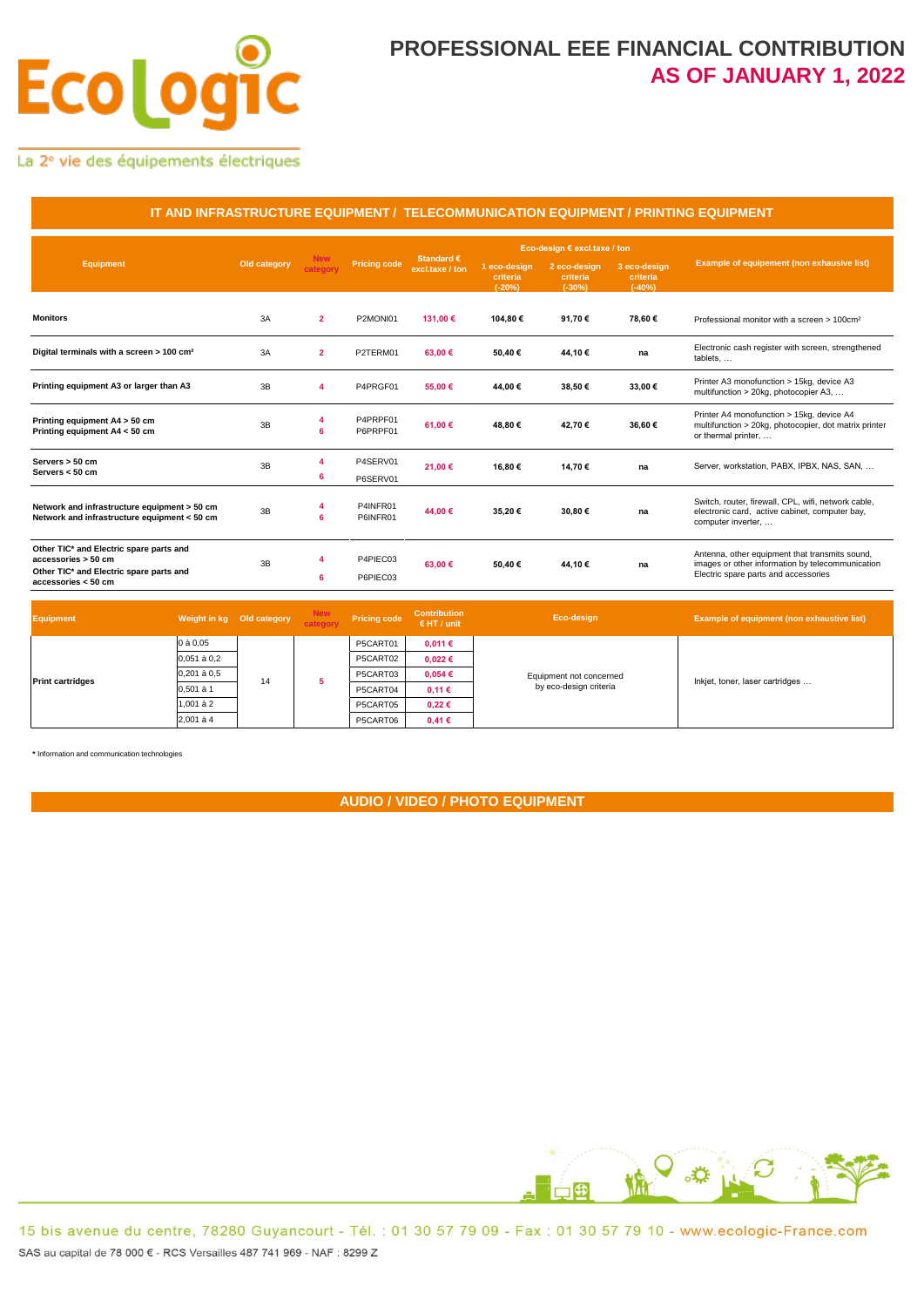# **Ecolog**  $\overline{\mathsf{C}}$

## **PROFESSIONAL EEE FINANCIAL CONTRIBUTION AS OF JANUARY 1, 2022**

La 2<sup>e</sup> vie des équipements électriques

| <b>Equipment</b>                                                                             |              |                        | Pricing code         |                                        |                                      | Eco-design € excl.taxe / ton         |                                      |                                                                                                                                                                                                                                                                                                    |
|----------------------------------------------------------------------------------------------|--------------|------------------------|----------------------|----------------------------------------|--------------------------------------|--------------------------------------|--------------------------------------|----------------------------------------------------------------------------------------------------------------------------------------------------------------------------------------------------------------------------------------------------------------------------------------------------|
|                                                                                              | Old category | <b>New</b><br>category |                      | Standard $\epsilon$<br>excl.taxe / ton | 1 eco-design<br>criteria<br>$(-20%)$ | 2 eco-design<br>criteria<br>$(-30%)$ | 3 eco-design<br>criteria<br>$(-40%)$ | Example of equipement (non exhausive list)                                                                                                                                                                                                                                                         |
| <b>Display equipment</b>                                                                     | 4A           | $\overline{2}$         | P2AUVI01             | 131,00 €                               | 104,80 €                             | 91,70€                               | 78,60€                               | Dynamic display, signage, other imagery equipment<br>with a screen $> 100$ cm <sup>2</sup>                                                                                                                                                                                                         |
| <b>Electronic labels</b>                                                                     | 4B           | 5                      | P5ETIQ01             | 300,00€                                | 240,00 €                             | 210,00€                              | na                                   | Electronic price labels (EPL or ESL)                                                                                                                                                                                                                                                               |
| Audio, video, photo equipment > 50 cm<br>Audio, video, photo equipment < 50 cm               | 4B           | 4<br>5                 | P4AUVI01<br>P5AUVI01 | 63,00 €                                | 50,40€                               | 44,10€                               | na                                   | Single and multi function mixing table, loudspeaker,<br>transmitter, receiver, photo device and camera,<br>other equipment for recording, reproducing sounds<br>or images, including signals or other technologies for<br>the distribution of sound and images other than by<br>telecommunication, |
| Electric spare parts and accessories > 50 cm<br>Electric spare parts and accessories < 50 cm | 4B           | 5                      | P4PIEC04<br>P5PIEC04 | 75,00 €                                | 60,00 €                              | 52,50€                               | na                                   | Electric spare parts and accessories                                                                                                                                                                                                                                                               |

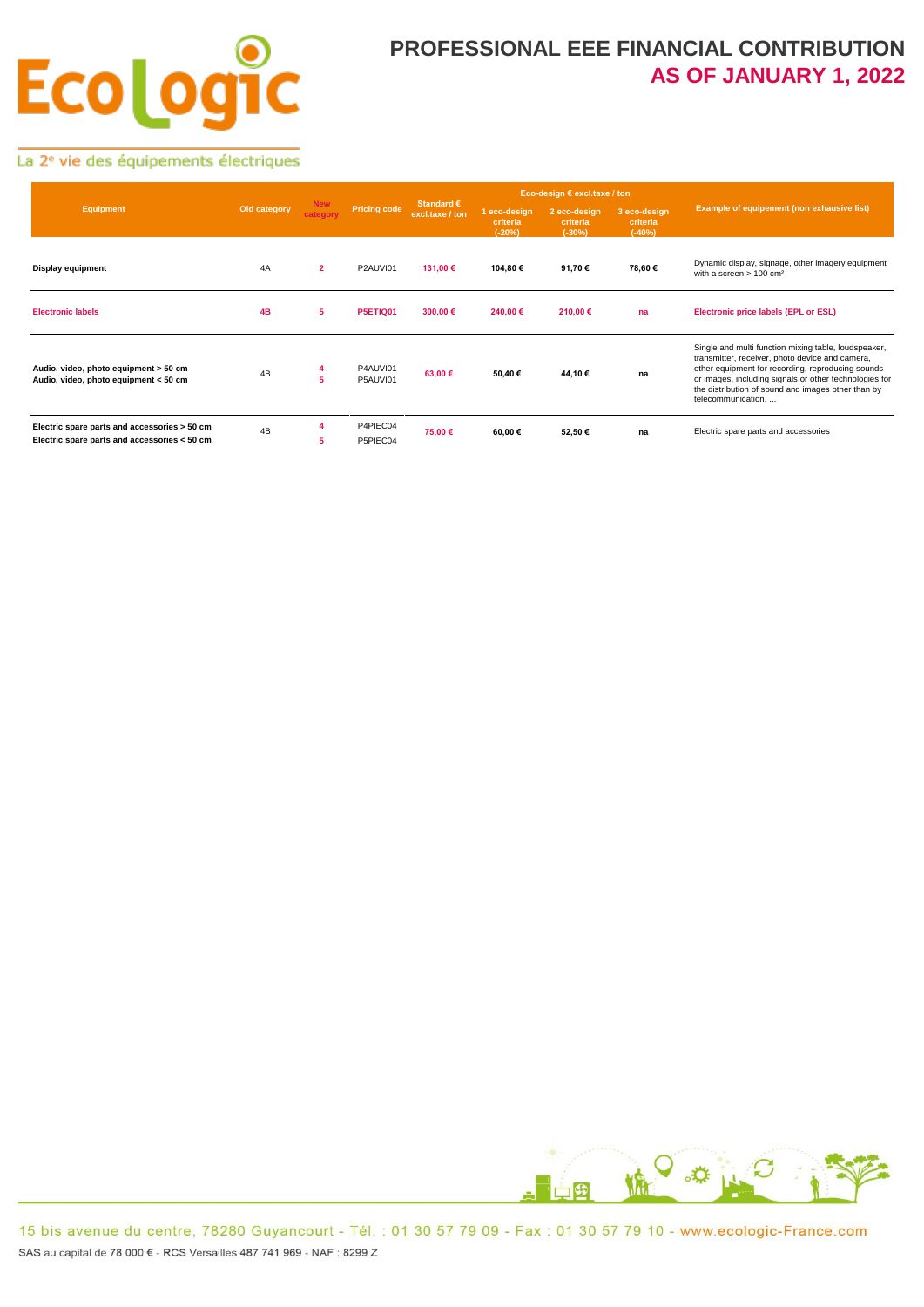# **Ecolog** C

### **PROFESSIONAL EEE FINANCIAL CONTRIBUTION AS OF JANUARY 1, 2022**

La 2<sup>e</sup> vie des équipements électriques

| PROFESSIONAL ELECTRIC AND ELECTRONIC TOOLS                                                                                               |              |                              |                      |                               |                                      |                                      |                                      |                                                                                                                                                                                                                                                                                                              |  |  |  |  |
|------------------------------------------------------------------------------------------------------------------------------------------|--------------|------------------------------|----------------------|-------------------------------|--------------------------------------|--------------------------------------|--------------------------------------|--------------------------------------------------------------------------------------------------------------------------------------------------------------------------------------------------------------------------------------------------------------------------------------------------------------|--|--|--|--|
|                                                                                                                                          |              |                              |                      |                               |                                      | Eco-design € excl.taxe / ton         |                                      |                                                                                                                                                                                                                                                                                                              |  |  |  |  |
| <b>Equipment</b>                                                                                                                         | Old category | <b>New</b><br>category       | <b>Pricing code</b>  | Standard €<br>excl.taxe / ton | 1 eco-design<br>criteria<br>$(-20%)$ | 2 eco-design<br>criteria<br>$(-30%)$ | 3 eco-design<br>criteria<br>$(-40%)$ | Example of equipement (non exhausive list)                                                                                                                                                                                                                                                                   |  |  |  |  |
| Pumps, solenoid valves,<br>electric motors and alternators > 50 cm<br>Pumps, solenoid valves,<br>electric motors and alternators < 50 cm | 6            | 4<br>5                       | P4POMP01<br>P5POMP01 | 35.00 €                       | 28,00€                               | 24,50€                               | na                                   | Pump, solenoid valve, electric motor, alternator for<br>industrial application                                                                                                                                                                                                                               |  |  |  |  |
| Industrial cleaning equipment                                                                                                            | 6            | $\overline{\mathbf{4}}$      | P4INDU01             | 44.00 €                       | 35,20€                               | 30,80€                               | na                                   | Water and dust vacuum cleaner with 1 or more<br>motors, industrial vacuum cleaner, dust vacuum<br>cleaner, professional vacuum cleaner for animal<br>excrement, push scrubber, push sweeper, extractor<br>injector, floor polisher, single brush, hot and cold<br>water high pressure cleaner, steam cleaner |  |  |  |  |
| <b>Mobile tools for site</b>                                                                                                             | 6            | $\overline{\mathbf{4}}$      | P4CHAN01             | 38,00 €                       | 30,40€                               | 26,60€                               | na                                   | Cement mixer, cement planer, sandblaster, nailer,<br>drill, screwdriver, grinder, tire changer, wheel<br>balancer, drill press, band saw, lathe, milling<br>machine, shear, erdriver, riveter, core drill,<br>jackhammer, plotter, sprayer, agitator, site<br>compressor, site transport / lifting           |  |  |  |  |
| Tools and machine for production and<br>maintenance                                                                                      | 6            | 4                            | P4PROD01             | 38,00 €                       | 30,40€                               | 26,60€                               | na                                   | Tool and machine for production, equipment for<br>liquid or gas flow treatment                                                                                                                                                                                                                               |  |  |  |  |
| <b>Welding equipment</b>                                                                                                                 | 6            | 4                            | P4SOUD01             | 38,00 €                       | 30,40€                               | 26,60€                               | 22,80€                               | Products for performing, by arc welding processes<br>and related processes, welding, hard soldering, soft<br>soldering or cutting                                                                                                                                                                            |  |  |  |  |
| Packaging, process, marking and control material                                                                                         | 6            | 4                            | P4MARQ01             | 61.00 €                       | 48,80€                               | 42,70€                               | na                                   | Equipment for packaging, conditioning, marking and<br>control                                                                                                                                                                                                                                                |  |  |  |  |
| Agricultural tools and equipment<br>for greenspaces                                                                                      | 6            | 4                            | P4AGRI01             | 38,00 €                       | 30,40€                               | 26,60€                               | na                                   | Equipment for agriculture, horticulture, animal<br>husbandry<br>Sprinkler, sprayer for agriculture, sprayer for<br>agriculture, scarifier and cultivators for agriculture<br>Weeders, hoes, cultivators for agriculture,                                                                                     |  |  |  |  |
| Electric tools > 50 cm<br>Electric tools < 50 cm                                                                                         | 6            | $\overline{\mathbf{4}}$<br>5 | P4OUTI01<br>P5OUTI01 | 75,00 €                       | 60,00€                               | 52,50€                               | na                                   | Other tools                                                                                                                                                                                                                                                                                                  |  |  |  |  |
| Electric spare parts and accessories > 50 cm<br>Electric spare parts and accessories < 50 cm                                             | 6            | 4<br>5                       | P4PIEC06<br>P5PIEC06 | 75.00 €                       | 60.00€                               | 52,50€                               | na                                   | Electric spare parts and accessories                                                                                                                                                                                                                                                                         |  |  |  |  |